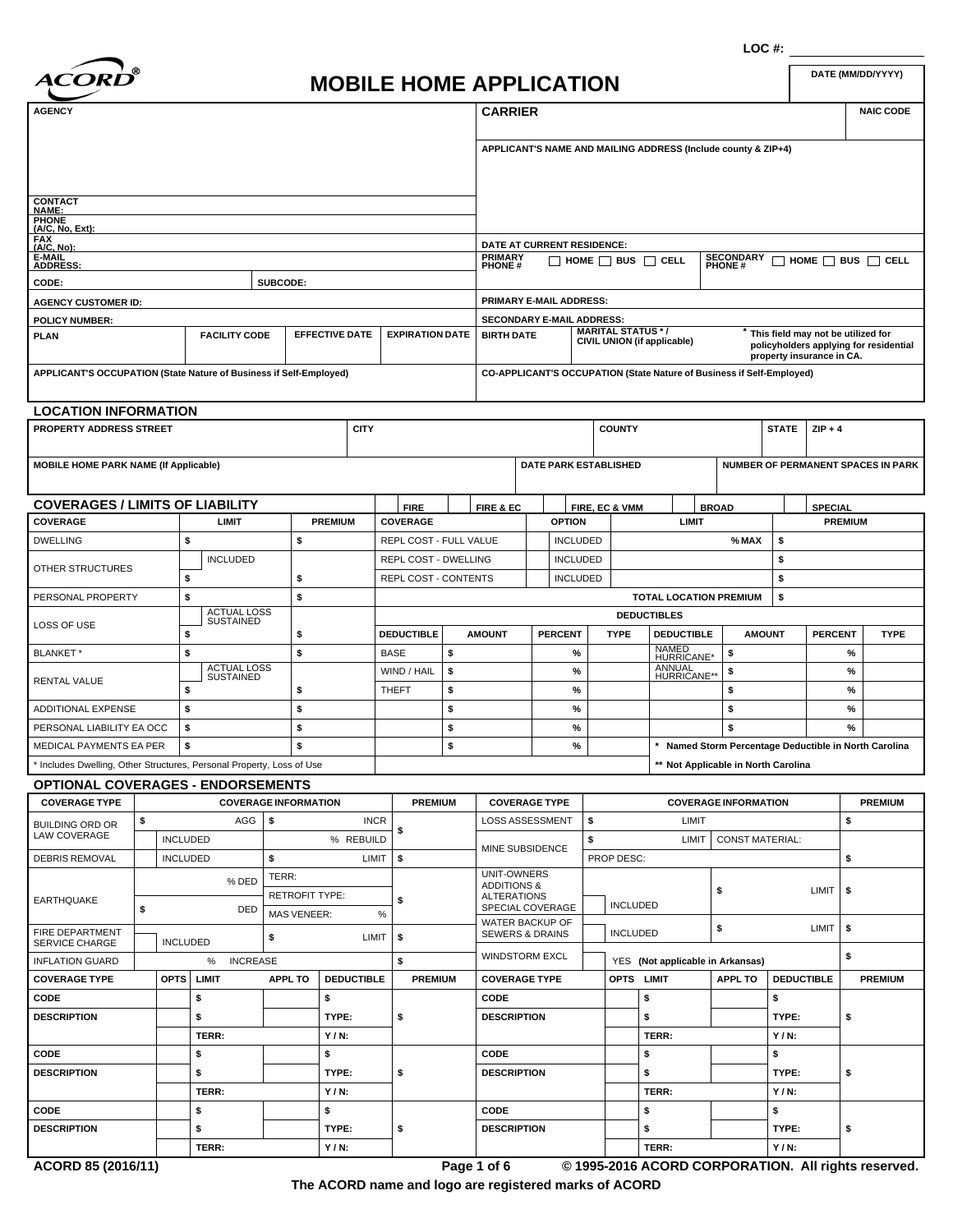**AGENCY CUSTOMER ID:**

|                                                                                                                                                                                                                                                                                                                                                                                                                                                          | <b>RATING / UNDERWRITING</b> |                     |             |                  |                                                             |                                              |                                    |                        |                   |                  | LOC #:                                       |                  |                                                       |                           |                                                        |                          |              |                          |                |
|----------------------------------------------------------------------------------------------------------------------------------------------------------------------------------------------------------------------------------------------------------------------------------------------------------------------------------------------------------------------------------------------------------------------------------------------------------|------------------------------|---------------------|-------------|------------------|-------------------------------------------------------------|----------------------------------------------|------------------------------------|------------------------|-------------------|------------------|----------------------------------------------|------------------|-------------------------------------------------------|---------------------------|--------------------------------------------------------|--------------------------|--------------|--------------------------|----------------|
| <b>YEAR</b><br><b>MAKE</b>                                                                                                                                                                                                                                                                                                                                                                                                                               |                              |                     |             |                  |                                                             | <b>MODEL</b>                                 |                                    |                        |                   |                  |                                              | <b>ID NUMBER</b> |                                                       |                           |                                                        |                          |              | <b>LENGTH</b>            | <b>WIDTH</b>   |
|                                                                                                                                                                                                                                                                                                                                                                                                                                                          |                              |                     |             |                  |                                                             |                                              |                                    |                        |                   |                  |                                              |                  |                                                       |                           |                                                        |                          |              |                          |                |
| <b>PURCHASE DATE</b>                                                                                                                                                                                                                                                                                                                                                                                                                                     | <b>PURCHASE PRICE</b><br>\$  |                     |             |                  | <b>NEW</b><br><b>USED</b>                                   | \$                                           | <b>MARKET VALUE</b>                |                        |                   | \$               | <b>REPLACEMENT COST</b>                      |                  |                                                       | # BEDROOMS                | <b>CONSECUTIVE MONTHS</b><br><b>OCCUPIED EACH YEAR</b> |                          |              |                          | # WEEKS RENTED |
| <b>DISTANCE TO:</b>                                                                                                                                                                                                                                                                                                                                                                                                                                      |                              |                     |             |                  | <b>FIRE DISTRICT NAME</b>                                   |                                              |                                    |                        |                   |                  |                                              |                  |                                                       | <b>FIRE DISTRICT CODE</b> |                                                        |                          |              | <b>FIRE EXTINGUISHER</b> |                |
| <b>FIRE HYDRANT</b>                                                                                                                                                                                                                                                                                                                                                                                                                                      |                              | <b>FIRE STATION</b> |             |                  |                                                             |                                              |                                    |                        |                   |                  |                                              |                  |                                                       |                           |                                                        |                          |              |                          | Y/N            |
| FT<br># FIRE DIVISIONS                                                                                                                                                                                                                                                                                                                                                                                                                                   |                              | # UNITS FIRE DIV    | MI          |                  | <b>PROT CLASS</b>                                           |                                              |                                    | <b>FIRE PREM GROUP</b> |                   |                  | <b>EC PREM GROUP</b>                         |                  |                                                       |                           |                                                        | <b>TERRITORY</b>         |              | <b>PERS LIAB TERR</b>    |                |
|                                                                                                                                                                                                                                                                                                                                                                                                                                                          |                              |                     |             |                  |                                                             |                                              |                                    |                        |                   |                  |                                              |                  |                                                       |                           |                                                        |                          |              |                          |                |
| <b>COOKING LOCATION</b>                                                                                                                                                                                                                                                                                                                                                                                                                                  | <b>TIE DOWN</b>              |                     |             |                  | <b>EXTERIOR CONSTRUCTION</b>                                |                                              |                                    |                        | <b>OCCUPANCY</b>  | <b>USE</b>       |                                              |                  |                                                       | <b>DWELLING LOCATION</b>  |                                                        | PERMANENT CONNECTION TO: |              |                          |                |
| <b>END</b>                                                                                                                                                                                                                                                                                                                                                                                                                                               |                              | <b>FULL</b>         |             |                  | <b>STEEL</b>                                                |                                              | <b>VINYL</b>                       |                        | <b>OWNER</b>      |                  | PRIMARY                                      |                  |                                                       | <b>IN CITY LIMITS</b>     |                                                        | <b>ELEC</b>              |              | <b>SEWER</b>             |                |
| <b>MIDDLE</b>                                                                                                                                                                                                                                                                                                                                                                                                                                            |                              | <b>CHASSIS ONLY</b> |             |                  | ALUMINUM                                                    |                                              |                                    |                        | <b>TENANT</b>     |                  | <b>SECONDARY</b>                             |                  |                                                       | IN FIRE DISTRICT          |                                                        | <b>WATER</b>             |              | PHONE                    |                |
| <b>NONE</b>                                                                                                                                                                                                                                                                                                                                                                                                                                              |                              | <b>OVERTOP ONLY</b> |             |                  | <b>WOOD</b>                                                 |                                              |                                    |                        | <b>UNOCC</b>      |                  | SEASONAL                                     |                  |                                                       | IN PROT SUBURB            |                                                        |                          |              | SKIRTED (Y/N)            |                |
|                                                                                                                                                                                                                                                                                                                                                                                                                                                          |                              | <b>NONE</b>         |             |                  |                                                             |                                              |                                    |                        | VACANT            |                  |                                              |                  |                                                       |                           |                                                        |                          |              |                          |                |
| <b>HOUSEKEEPING CONDITION</b><br><b>EXCELLENT</b>                                                                                                                                                                                                                                                                                                                                                                                                        |                              |                     |             |                  | <b>FOUNDATION CONSTRUCTION</b><br><b>CONTINUOUS MASONRY</b> |                                              | <b>WIRING</b>                      |                        |                   |                  |                                              |                  |                                                       | <b>ELECTRICAL SYSTEMS</b> |                                                        |                          |              | PROTECTION DEVICE TYPE   |                |
| GOOD                                                                                                                                                                                                                                                                                                                                                                                                                                                     |                              |                     | POST & PIER |                  |                                                             |                                              |                                    | <b>COPPER</b>          |                   |                  | LAST INSPECTED DATE                          |                  |                                                       | <b>CIRCUIT BREAKERS</b>   |                                                        | <b>SYSTEM</b>            | <b>SMOKE</b> | <b>TEMP</b>              | <b>BURG</b>    |
| AVERAGE                                                                                                                                                                                                                                                                                                                                                                                                                                                  |                              |                     |             |                  |                                                             |                                              |                                    | ALUMINUM               |                   |                  |                                              |                  | <b>FUSES</b>                                          |                           |                                                        | <b>CENTRAL</b>           |              |                          |                |
| <b>BELOW AVG</b>                                                                                                                                                                                                                                                                                                                                                                                                                                         |                              |                     |             |                  |                                                             |                                              |                                    |                        |                   |                  |                                              |                  | <b>NUMBER OF AMPS</b>                                 |                           |                                                        | <b>DIRECT</b><br>LOCAL   |              |                          |                |
| <b>ROOF CONDITION</b>                                                                                                                                                                                                                                                                                                                                                                                                                                    |                              |                     |             | <b>WINDSTORM</b> |                                                             |                                              |                                    |                        | <b>WIND CLASS</b> |                  |                                              |                  |                                                       | <b>SWIMMING POOL</b>      |                                                        | <b>NONE</b>              |              |                          |                |
| <b>EXCELLENT</b>                                                                                                                                                                                                                                                                                                                                                                                                                                         |                              | <b>AVERAGE</b>      |             |                  | <b>STORM SHUTTERS</b>                                       |                                              |                                    |                        |                   | <b>RESISTIVE</b> | SEMI-RESISTIVE                               |                  |                                                       | <b>ABOVE GROUND</b>       |                                                        |                          |              | <b>DIVING BOARD</b>      |                |
| GOOD                                                                                                                                                                                                                                                                                                                                                                                                                                                     |                              | <b>BELOW AVG</b>    |             | Α                |                                                             | B                                            |                                    |                        |                   |                  |                                              |                  |                                                       | <b>IN GROUND</b>          |                                                        |                          |              | <b>SLIDE</b>             |                |
| <b>ROOF MATERIAL</b>                                                                                                                                                                                                                                                                                                                                                                                                                                     |                              |                     |             |                  |                                                             |                                              |                                    |                        |                   |                  | <b>DISTANCE TO TIDAL WATER</b>               |                  |                                                       | <b>APPROVED FENCE</b>     |                                                        |                          |              |                          |                |
|                                                                                                                                                                                                                                                                                                                                                                                                                                                          |                              |                     |             |                  |                                                             |                                              | HURRICANE RESISTIVE GLASS          |                        |                   |                  | □ Miles □ Feet                               |                  |                                                       |                           |                                                        |                          |              |                          |                |
| <b>FUEL STORAGE TANK LOCATION</b>                                                                                                                                                                                                                                                                                                                                                                                                                        |                              |                     | <b>NONE</b> |                  |                                                             | <b>RENOVATIONS</b>                           |                                    | PART COMP              | YEAR              |                  | <b>FIREPLACES</b><br>(Enter # or 0 for none) |                  |                                                       | <b>RATING CREDITS</b>     |                                                        |                          |              |                          |                |
| INDOORS ABOVE GROUND MASONRY FLOOR                                                                                                                                                                                                                                                                                                                                                                                                                       |                              |                     |             |                  | <b>WIRING</b>                                               |                                              |                                    |                        |                   |                  |                                              |                  |                                                       |                           | NON-SMOKER                                             |                          |              |                          |                |
| INDOORS ABOVE GROUND NO MASONRY FLOOR                                                                                                                                                                                                                                                                                                                                                                                                                    |                              |                     |             |                  |                                                             | <b>PLUMBING</b>                              |                                    |                        |                   | <b>CHIMNEYS</b>  |                                              |                  | <b>MANNED SECURITY</b>                                |                           |                                                        |                          |              |                          |                |
|                                                                                                                                                                                                                                                                                                                                                                                                                                                          | OUTDOORS ABOVE GROUND        |                     |             |                  | <b>HEATING</b>                                              |                                              |                                    |                        | <b>HEARTHS</b>    |                  |                                              |                  | <b>LIGHTNING PROTECTION</b><br>OFF PREMISE THEFT EXCL |                           |                                                        |                          |              |                          |                |
| OUTDOORS BELOW GROUND                                                                                                                                                                                                                                                                                                                                                                                                                                    |                              |                     |             |                  | <b>ROOFING</b>                                              |                                              |                                    |                        |                   | PRE-FAB          |                                              |                  |                                                       |                           |                                                        |                          |              |                          |                |
| FUEL LINE LOCATION                                                                                                                                                                                                                                                                                                                                                                                                                                       |                              |                     |             |                  |                                                             | <b>EXTERIOR PAINT</b><br><b>PRIMARY HEAT</b> |                                    |                        | <b>NONE</b>       |                  | <b>WOOD STOVE INSERT</b>                     |                  |                                                       | <b>SECONDARY HEAT</b>     |                                                        | <b>NONE</b>              |              |                          |                |
| UNDER GROUND                                                                                                                                                                                                                                                                                                                                                                                                                                             |                              |                     |             |                  |                                                             |                                              |                                    |                        |                   |                  |                                              |                  |                                                       |                           |                                                        |                          |              |                          |                |
| THROUGH FOUNDATION                                                                                                                                                                                                                                                                                                                                                                                                                                       |                              |                     |             |                  |                                                             |                                              | DATE HEATING SYSTEM LAST SERVICED: |                        |                   |                  |                                              |                  |                                                       |                           |                                                        |                          |              |                          |                |
| <b>OTHER STRUCTURES</b>                                                                                                                                                                                                                                                                                                                                                                                                                                  |                              |                     |             |                  |                                                             |                                              |                                    |                        |                   |                  |                                              |                  |                                                       |                           |                                                        |                          |              |                          |                |
| <b>DESCRIPTION</b>                                                                                                                                                                                                                                                                                                                                                                                                                                       |                              |                     |             |                  |                                                             |                                              |                                    |                        |                   |                  |                                              |                  |                                                       |                           |                                                        |                          |              |                          |                |
|                                                                                                                                                                                                                                                                                                                                                                                                                                                          |                              |                     |             |                  |                                                             |                                              |                                    |                        |                   |                  |                                              |                  |                                                       |                           |                                                        |                          |              |                          |                |
|                                                                                                                                                                                                                                                                                                                                                                                                                                                          |                              |                     |             |                  |                                                             |                                              |                                    |                        |                   |                  |                                              |                  |                                                       |                           |                                                        |                          |              |                          |                |
|                                                                                                                                                                                                                                                                                                                                                                                                                                                          |                              |                     |             |                  |                                                             |                                              |                                    |                        |                   |                  |                                              |                  |                                                       |                           |                                                        |                          |              |                          |                |
|                                                                                                                                                                                                                                                                                                                                                                                                                                                          |                              |                     |             |                  |                                                             |                                              |                                    |                        |                   |                  |                                              |                  |                                                       |                           |                                                        |                          |              |                          | Y/N            |
|                                                                                                                                                                                                                                                                                                                                                                                                                                                          |                              |                     |             |                  |                                                             |                                              |                                    |                        |                   |                  |                                              |                  |                                                       |                           |                                                        |                          |              |                          |                |
|                                                                                                                                                                                                                                                                                                                                                                                                                                                          |                              |                     |             |                  |                                                             |                                              |                                    |                        |                   |                  |                                              |                  |                                                       |                           |                                                        |                          |              |                          |                |
| <b>LINE OF BUSINESS</b>                                                                                                                                                                                                                                                                                                                                                                                                                                  |                              |                     |             |                  | <b>POLICY NUMBER</b>                                        |                                              |                                    |                        |                   |                  | <b>LINE OF BUSINESS</b>                      |                  |                                                       | <b>POLICY NUMBER</b>      |                                                        |                          |              |                          |                |
|                                                                                                                                                                                                                                                                                                                                                                                                                                                          |                              |                     |             |                  |                                                             |                                              |                                    |                        |                   |                  |                                              |                  |                                                       |                           |                                                        |                          |              |                          |                |
|                                                                                                                                                                                                                                                                                                                                                                                                                                                          |                              |                     |             |                  |                                                             |                                              |                                    |                        |                   |                  |                                              |                  |                                                       |                           |                                                        |                          |              |                          |                |
| (Missouri Applicants - Do not answer this question)                                                                                                                                                                                                                                                                                                                                                                                                      |                              |                     |             |                  |                                                             |                                              |                                    |                        |                   |                  |                                              |                  |                                                       |                           |                                                        |                          |              |                          |                |
|                                                                                                                                                                                                                                                                                                                                                                                                                                                          |                              |                     |             |                  |                                                             |                                              |                                    |                        |                   |                  |                                              |                  |                                                       |                           |                                                        |                          |              |                          |                |
|                                                                                                                                                                                                                                                                                                                                                                                                                                                          |                              |                     |             |                  |                                                             |                                              |                                    |                        |                   |                  |                                              |                  |                                                       |                           |                                                        |                          |              |                          |                |
|                                                                                                                                                                                                                                                                                                                                                                                                                                                          |                              |                     |             |                  |                                                             |                                              |                                    |                        |                   |                  |                                              |                  |                                                       |                           |                                                        |                          |              |                          |                |
|                                                                                                                                                                                                                                                                                                                                                                                                                                                          |                              |                     |             |                  |                                                             |                                              |                                    |                        |                   |                  |                                              |                  |                                                       |                           |                                                        |                          |              |                          |                |
|                                                                                                                                                                                                                                                                                                                                                                                                                                                          |                              |                     |             |                  |                                                             |                                              |                                    |                        |                   |                  |                                              |                  |                                                       |                           |                                                        |                          |              |                          |                |
|                                                                                                                                                                                                                                                                                                                                                                                                                                                          |                              |                     |             |                  |                                                             |                                              |                                    |                        |                   |                  |                                              |                  |                                                       |                           |                                                        |                          |              |                          |                |
| <b>GENERAL INFORMATION</b><br>EXPLAIN ALL "YES" RESPONSES UNLESS STATED OTHERWISE<br>1. ANY OTHER INSURANCE WITH THIS COMPANY? (List policy numbers)<br>2. HAS ANY COVERAGE BEEN DECLINED, CANCELLED OR NON-RENEWED DURING THE LAST THREE (3) YEARS?<br>3. HAS APPLICANT HAD A FORECLOSURE, REPOSSESSION, BANKRUPTCY OR FILED FOR BANKRUPTCY DURING THE PAST FIVE (5) YEARS?<br>4. HAS APPLICANT HAD A JUDGEMENT OR LIEN DURING THE PAST FIVE (5) YEARS? |                              |                     |             |                  |                                                             |                                              |                                    |                        |                   |                  |                                              |                  |                                                       |                           |                                                        |                          |              |                          |                |
|                                                                                                                                                                                                                                                                                                                                                                                                                                                          |                              |                     |             |                  |                                                             |                                              |                                    |                        |                   |                  |                                              |                  |                                                       |                           |                                                        |                          |              |                          |                |
|                                                                                                                                                                                                                                                                                                                                                                                                                                                          |                              |                     |             |                  |                                                             |                                              |                                    |                        |                   |                  |                                              |                  |                                                       |                           |                                                        |                          |              |                          |                |
| 5. ANY OTHER RESIDENCE, NOT LISTED ON ANY APPLICATION, OWNED, OCCUPIED OR RENTED?<br>6. HAS INSURANCE BEEN TRANSFERRED WITHIN AGENCY?                                                                                                                                                                                                                                                                                                                    |                              |                     |             |                  |                                                             |                                              |                                    |                        |                   |                  |                                              |                  |                                                       |                           |                                                        |                          |              |                          |                |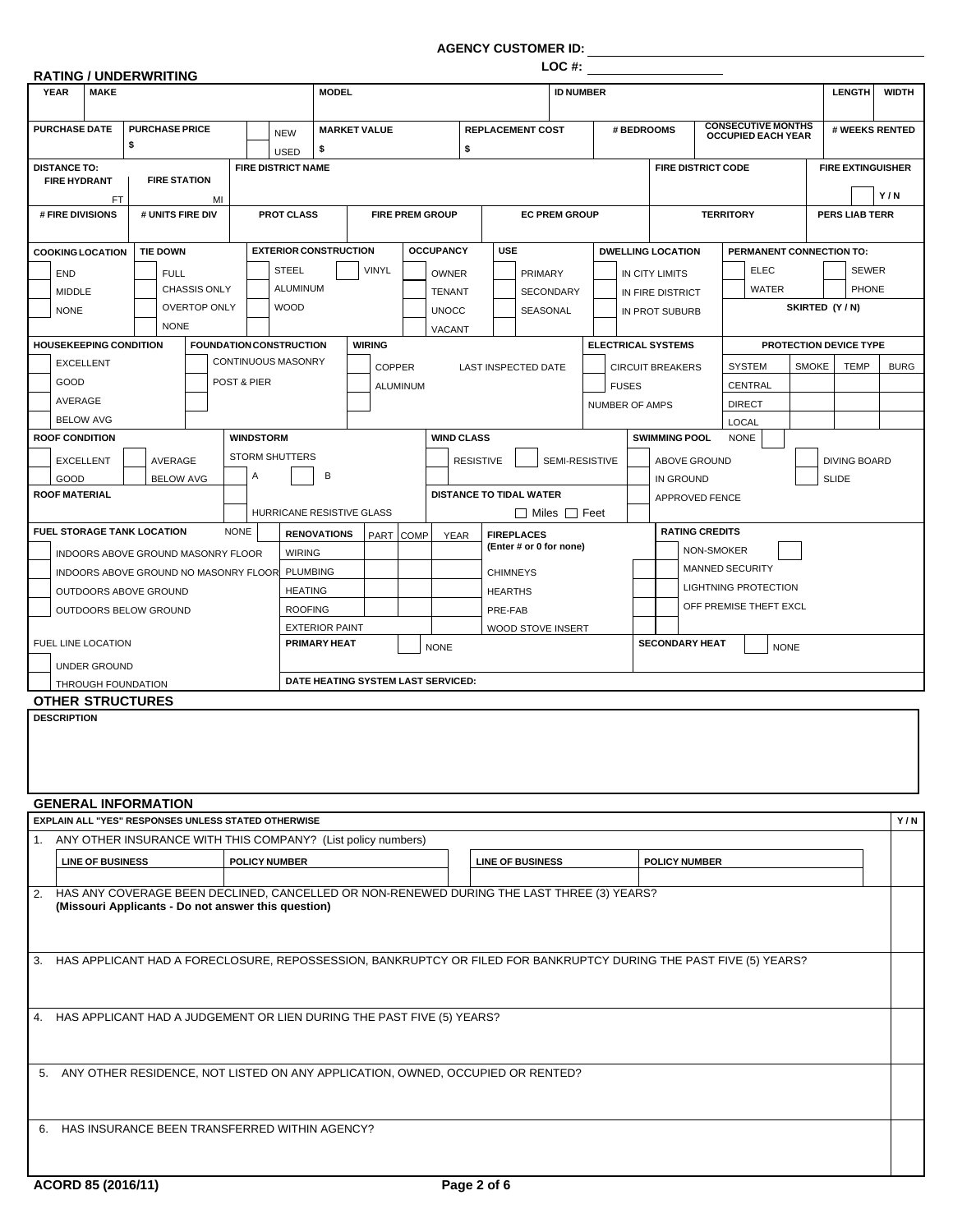#### **AGENCY CUSTOMER ID:**

**LOC #:**

| <b>GENERAL INFORMATION (continued)</b><br>EXPLAIN ALL "YES" RESPONSES UNLESS STATED OTHERWISE                                                                                                                                                              | Y/N                                                                         |
|------------------------------------------------------------------------------------------------------------------------------------------------------------------------------------------------------------------------------------------------------------|-----------------------------------------------------------------------------|
|                                                                                                                                                                                                                                                            |                                                                             |
| 7 DURING THE LAST FIVE (5) YEARS [TEN (10) YEARS IN RHODE ISLAND], HAS ANY APPLICANT BEEN INDICTED FOR OR CONVICTED OF ANY DEGREE<br>OF THE CRIME OF FRAUD, BRIBERY, ARSON OR ANY OTHER ARSON-RELATED CRIME IN CONNECTION WITH THIS OR ANY OTHER PROPERTY? |                                                                             |
| (In RI, failure to disclose the existence of an arson conviction is a misdemeanor punishable by a sentence of up to one (1) year of imprisonment.)                                                                                                         |                                                                             |
|                                                                                                                                                                                                                                                            |                                                                             |
| <b>GENERAL INFORMATION - RESIDENTIAL</b><br>EXPLAIN ALL "YES" RESPONSES UNLESS STATED OTHERWISE                                                                                                                                                            | Y/N                                                                         |
| 1. ANY BUSINESS CONDUCTED ON PREMISES?<br><b>FARMING</b><br><b>TELECOMMUTER</b><br>DAY CARE # OF CHILDREN: ____                                                                                                                                            |                                                                             |
| HOME OFFICE / BUSINESS                                                                                                                                                                                                                                     |                                                                             |
| 2. ANY FLOODING, BRUSH, FOREST FIRE OR LANDSLIDE HAZARD? (Kansas Applicants - Do not answer this question)                                                                                                                                                 |                                                                             |
|                                                                                                                                                                                                                                                            |                                                                             |
| 3. ARE THERE ANY ANIMALS OR EXOTIC PETS KEPT ON PREMISES?                                                                                                                                                                                                  |                                                                             |
| <b>BREED</b><br><b>BITE HISTORY (Y/N)</b><br><b>ANIMAL TYPE</b><br><b>BREED</b><br><b>BITE HISTORY (Y/N)</b><br><b>ANIMAL TYPE</b>                                                                                                                         |                                                                             |
|                                                                                                                                                                                                                                                            |                                                                             |
| 4. IS PROPERTY SITUATED ON MORE THAN ONE ACRE?<br># OF ACRES:<br>LAND USED FOR:                                                                                                                                                                            |                                                                             |
| 5. ANY UNCORRECTED FIRE OR BUILDING CODE VIOLATIONS?                                                                                                                                                                                                       |                                                                             |
|                                                                                                                                                                                                                                                            |                                                                             |
|                                                                                                                                                                                                                                                            |                                                                             |
| 6. IS THE MOBILE HOME FOR SALE? (no explanation needed)                                                                                                                                                                                                    |                                                                             |
| 7. IS PROPERTY WITHIN 300 FEET OF A COMMERCIAL OR NON-RESIDENTIAL PROPERTY? (If "YES", describe in detail)                                                                                                                                                 |                                                                             |
|                                                                                                                                                                                                                                                            |                                                                             |
| 8. IS THERE A TRAMPOLINE ON THE PREMISES?                                                                                                                                                                                                                  |                                                                             |
| a. IF "YES", IS THERE A SAFETY NET? (no explanation needed)                                                                                                                                                                                                |                                                                             |
| 9. ANY LEAD PAINT?                                                                                                                                                                                                                                         |                                                                             |
|                                                                                                                                                                                                                                                            |                                                                             |
| 10. IF A FUEL TANK IS ON PREMISES, HAS OTHER INSURANCE BEEN OBTAINED FOR THE TANK?                                                                                                                                                                         |                                                                             |
| (If "YES", provide the name of the insurance company, the applicable limit and the cleanup sublimit)                                                                                                                                                       |                                                                             |
| INSURANCE COMPANY:<br>LIMIT:<br>CLEANUP/SUBLIMIT:                                                                                                                                                                                                          |                                                                             |
| 11. IS THE RESIDENCE IN A GATED COMMUNITY?<br>NAME OF COMMUNITY:<br>12. IF BUILDING IS UNDER CONSTRUCTION, IS THE APPLICANT THE GENERAL CONTRACTOR?                                                                                                        |                                                                             |
| <b>STRUC CHANGES</b><br><b>OCC DURING REN</b><br><b>START DATE</b><br><b>COMP DATE</b><br><b>EXT</b><br><b>ADDITION</b><br><b>ADD LEVEL</b><br><b>MATERIALS UNATTACHED</b><br><b>COST OF PROJECT</b><br>INT                                                |                                                                             |
| Y/N<br><b>INCL</b><br><b>EXCL</b><br>Y/N<br>\$<br>$\%$<br>%<br>sq. ft.<br>sq. ft.                                                                                                                                                                          |                                                                             |
| 13. IS THERE AN APPROVED CARBON MONOXIDE ALARM IN OPERATING CONDITION WITHIN THE MANDATED NUMBER OF FEET OF EVERY<br>ROOM USED FOR SLEEPING PURPOSES? (IL - 15 FT) (no explanation needed)                                                                 |                                                                             |
| 14. IS THE NAMED INSURED THE OWNER OF THE PROPERTY? (If "NO", provide the name of the owner)                                                                                                                                                               |                                                                             |
| <b>OWNER'S NAME:</b>                                                                                                                                                                                                                                       |                                                                             |
| 15. IF HOME IS LOCATED IN A MOBILE HOME PARK DOES MOBILE HOME PARK HAVE A RESIDENT MANAGER?<br><b>MANAGER'S NAME:</b><br>PHONE (A/C,No):                                                                                                                   |                                                                             |
| 16. DOES MOBILE HOME PARK HAVE LIMITED ACCESS? (no explanation needed)                                                                                                                                                                                     |                                                                             |
| 17. DOES MOBILE HOME PARK HAVE SUBDIVISIONS? (no explanation needed)                                                                                                                                                                                       |                                                                             |
| 18. ARE ROADS UNPAVED IN THE MOBILE HOME PARK? (no explanation needed)                                                                                                                                                                                     |                                                                             |
|                                                                                                                                                                                                                                                            |                                                                             |
| 19. IF HOME IS NOT LOCATED IN A MOBILE HOME PARK, IS HOME VISIBLE FROM ROAD? (no explanation needed)<br>ANY LOSSES (except for applications for auto insurance), WHETHER OR NOT PAID BY<br><b>APPLICANT'S</b>                                              |                                                                             |
| Y/N<br>IF YES, INDICATE BELOW<br>LOSS HISTORY INSURANCE, DURING THE LAST _____ YEARS, AT THIS OR AT ANY OTHER LOCATION?<br><b>INITIALS:</b>                                                                                                                | IN                                                                          |
| <b>LINE OF BUSINESS</b><br><b>LOSS DATE</b><br><b>LOSS TYPE</b><br><b>DESCRIPTION OF LOSS</b><br>CAT#<br><b>AMOUNT PAID</b>                                                                                                                                | <b>ENTERED BY</b><br>(A)GENT<br><b>DISPUTE</b><br><u>(C)OMPANY</u><br>(Y/N) |
| \$                                                                                                                                                                                                                                                         |                                                                             |
|                                                                                                                                                                                                                                                            |                                                                             |
| \$                                                                                                                                                                                                                                                         |                                                                             |
| \$                                                                                                                                                                                                                                                         |                                                                             |
| <b>NO PRIOR COVERAGE</b>                                                                                                                                                                                                                                   |                                                                             |
| <b>PRIOR COVERAGE</b><br>BI OR CSL LIMIT(S) IF APPLICABLE<br>PER PERSON PER ACCIDENT<br><b>EXPIRATION DATE</b><br><b>PRIOR CARRIER</b><br>PRIOR POLICY NUMBER<br>\$<br>\$                                                                                  |                                                                             |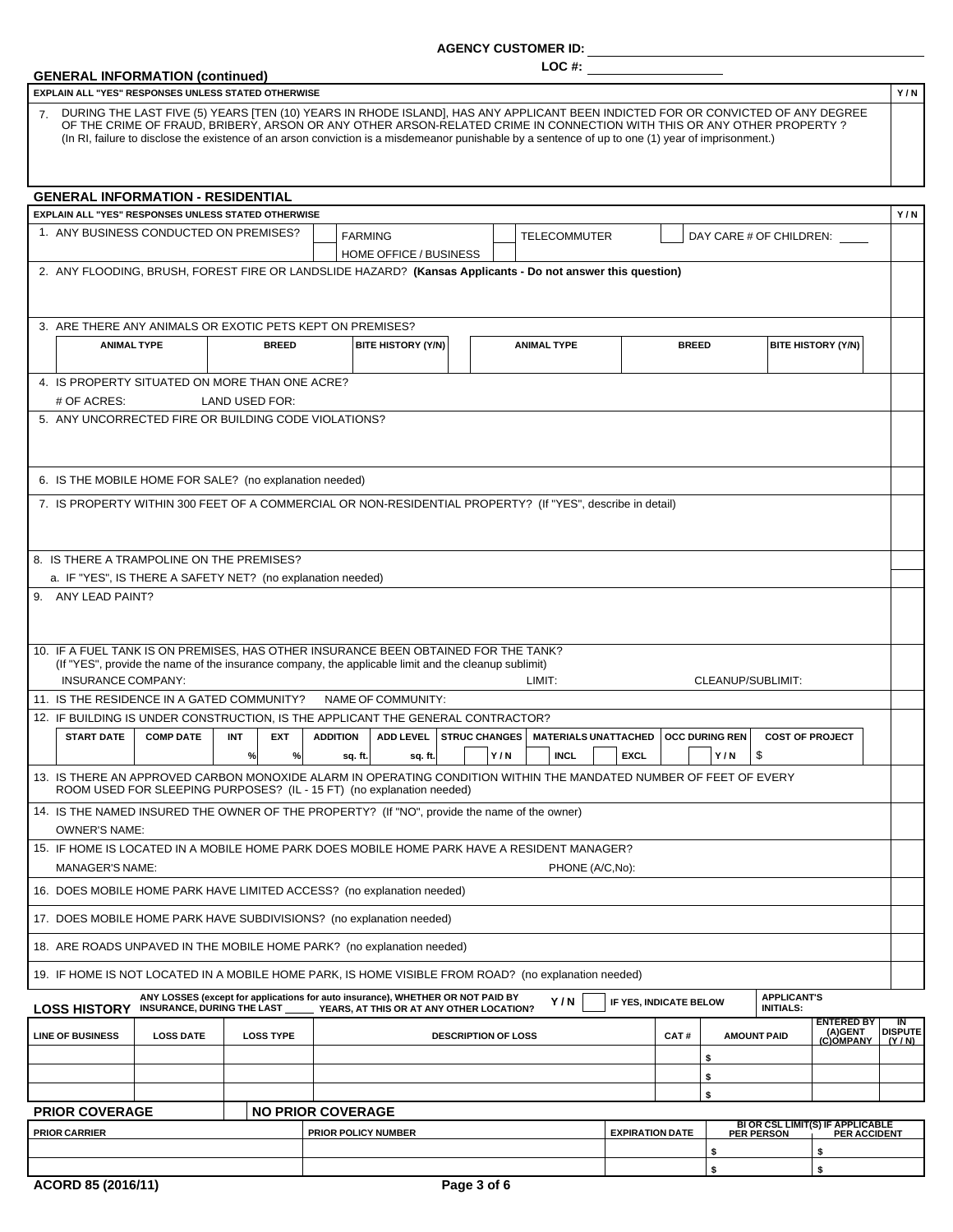#### **AGENCY CUSTOMER ID:**

**LOC #:**

|              | PAYMENT PLAN (Attach ACORD 610, Premium Payment Supplement, if additional information is required)                                      |  |                            |  |                                                                                          |                 |                          |  |                        |                                                                                          |                                    |                       |                              |                                |     |
|--------------|-----------------------------------------------------------------------------------------------------------------------------------------|--|----------------------------|--|------------------------------------------------------------------------------------------|-----------------|--------------------------|--|------------------------|------------------------------------------------------------------------------------------|------------------------------------|-----------------------|------------------------------|--------------------------------|-----|
|              | <b>BILLING ACCOUNT#:</b>                                                                                                                |  |                            |  |                                                                                          |                 | DEPOSIT AMOUNT: \$       |  |                        |                                                                                          |                                    |                       | <b>EST TOTAL PREMIUM: \$</b> |                                |     |
|              | <b>BILLING</b>                                                                                                                          |  | <b>PAYMENT PLAN</b>        |  |                                                                                          |                 | <b>PAYMENT METHOD</b>    |  |                        |                                                                                          |                                    |                       | <b>MAIL POLICY TO:</b>       |                                |     |
|              | <b>FULL PAY</b><br><b>BI-MONTHLY</b><br>DIRECT BILL - POLICY                                                                            |  |                            |  |                                                                                          |                 | CASH                     |  | EFT                    |                                                                                          |                                    |                       | <b>AGENT</b>                 |                                |     |
|              | DIRECT BILL - ACCT<br>ANNUAL<br><b>MONTHLY</b>                                                                                          |  |                            |  |                                                                                          |                 | <b>CHECK</b>             |  |                        | PAYROLL DEDUCTION                                                                        |                                    |                       | <b>INSURED</b>               |                                |     |
|              | <b>AGENCY BILL</b>                                                                                                                      |  | SEMI-ANNUAL                |  |                                                                                          |                 | <b>CREDIT CARD</b>       |  |                        | PRE-AUTHORIZED DRAFT/CHECK (PAC)                                                         |                                    |                       |                              |                                |     |
|              |                                                                                                                                         |  | QUARTERLY                  |  |                                                                                          |                 |                          |  |                        |                                                                                          |                                    |                       |                              |                                |     |
| <b>PAYOR</b> |                                                                                                                                         |  |                            |  |                                                                                          |                 | <b>PREMIUM FINANCED?</b> |  | <b>FINANCE COMPANY</b> |                                                                                          |                                    |                       |                              |                                |     |
|              | <b>INSURED</b><br><b>MORTGAGEE</b>                                                                                                      |  |                            |  |                                                                                          |                 | Y/N                      |  |                        |                                                                                          |                                    |                       |                              |                                |     |
|              | ADDITIONAL INTEREST (Attach ACORD 45, Additional Interest Schedule, if more space is required)                                          |  |                            |  |                                                                                          |                 |                          |  |                        |                                                                                          |                                    |                       |                              |                                |     |
|              | <b>INTEREST</b>                                                                                                                         |  | NAME AND ADDRESS RANK:     |  |                                                                                          |                 | <b>EVIDENCE:</b>         |  | <b>CERTIFICATE</b>     | <b>SEND BILL</b>                                                                         |                                    |                       |                              | <b>INTEREST IN ITEM NUMBER</b> |     |
|              | <b>ADDITIONAL INSURED</b>                                                                                                               |  |                            |  |                                                                                          |                 |                          |  |                        |                                                                                          |                                    | <b>LOCATION:</b>      |                              | <b>BOAT:</b>                   |     |
|              | <b>LENDER'S LOSS PAYABLE</b>                                                                                                            |  |                            |  |                                                                                          |                 |                          |  |                        |                                                                                          |                                    | <b>ITEM</b><br>CLASS: |                              | ITEM:                          |     |
|              | <b>LIENHOLDER</b>                                                                                                                       |  |                            |  |                                                                                          |                 |                          |  |                        |                                                                                          |                                    |                       | <b>ITEM DESCRIPTION</b>      |                                |     |
|              | <b>LOSS PAYEE</b>                                                                                                                       |  |                            |  |                                                                                          |                 |                          |  |                        |                                                                                          |                                    |                       |                              |                                |     |
|              | <b>MORTGAGEE</b>                                                                                                                        |  |                            |  |                                                                                          |                 |                          |  |                        |                                                                                          |                                    |                       |                              |                                |     |
|              | <b>TRUSTEE</b>                                                                                                                          |  |                            |  |                                                                                          |                 |                          |  |                        |                                                                                          |                                    |                       |                              |                                |     |
|              |                                                                                                                                         |  | <b>REFERENCE / LOAN #:</b> |  |                                                                                          |                 |                          |  |                        |                                                                                          |                                    |                       |                              |                                |     |
|              | REMARKS / ATTACHMENTS (ACORD 101, Additional Remarks Schedule, may be attached if more space is required)                               |  |                            |  |                                                                                          |                 |                          |  |                        |                                                                                          |                                    |                       |                              |                                |     |
|              | FLOOD EXCLUSION NOTICE                                                                                                                  |  |                            |  | PROTECTION DEVICE CERTIFICATE                                                            |                 |                          |  |                        | RESIDENCE BASED BUSINESS SUPP                                                            |                                    |                       |                              | WINDSTORM LOSS MITIGATION      |     |
|              | LEAD FREE PAINT CERTIFICATION                                                                                                           |  |                            |  | RECREATIONAL VEHICLE APP                                                                 |                 |                          |  |                        | SOLID FUEL SUPPLEMENT                                                                    |                                    |                       |                              |                                |     |
|              | <b>PHOTOGRAPH</b>                                                                                                                       |  |                            |  | REPLACEMENT COST ESTIMATE                                                                |                 |                          |  |                        | STATE SUPPLEMENT(S) (If applicable)                                                      |                                    |                       |                              |                                |     |
|              |                                                                                                                                         |  |                            |  |                                                                                          |                 |                          |  |                        |                                                                                          |                                    |                       |                              |                                |     |
|              |                                                                                                                                         |  |                            |  |                                                                                          |                 |                          |  |                        |                                                                                          |                                    |                       |                              |                                |     |
|              | <b>CERTIFICATION OF MOBILE HOME TIE DOWNS</b>                                                                                           |  |                            |  |                                                                                          |                 |                          |  |                        |                                                                                          |                                    |                       |                              |                                |     |
|              | <b>NO EXPLANATION REQUIRED UNLESS STATED OTHERWISE</b>                                                                                  |  |                            |  |                                                                                          |                 |                          |  |                        |                                                                                          |                                    |                       |                              |                                | Y/N |
|              | 1. IS MOBILE HOME TIED DOWN? (If "YES", Answer Questions 2 through 13)                                                                  |  |                            |  |                                                                                          |                 |                          |  |                        |                                                                                          |                                    |                       |                              |                                |     |
|              | 2. IS MOBILE HOME EQUIPPED WITH FACTORY INSTALLED "UNDER THE SKIN" TIE DOWN STRAPPING?                                                  |  |                            |  |                                                                                          |                 |                          |  |                        |                                                                                          |                                    |                       |                              |                                |     |
|              | 3. TYPE OF STRAPS OR CABLES USED?                                                                                                       |  |                            |  | (If strapping is used, answer Questions 4 and 5.<br>If cable is used, answer Question 6) |                 |                          |  |                        | 1 1/4 STEEL STRAP<br>1 1/2 STEEL STRAP                                                   | 1/4 STEEL CABLE<br>1/2 STEEL CABLE |                       |                              |                                |     |
|              | 4. IS ALL STRAPPING USED IN TIE DOWNS GALVANIZED?                                                                                       |  |                            |  |                                                                                          |                 |                          |  |                        |                                                                                          |                                    |                       |                              |                                |     |
|              | 5. IS ALL STRAPPING USED IN TIE DOWNS WITHOUT PERFORATIONS?                                                                             |  |                            |  |                                                                                          |                 |                          |  |                        |                                                                                          |                                    |                       |                              |                                |     |
|              | 6. IF CABLE USED, ARE LOOSE ENDS FIRMLY CLAMPED AND SECURE?                                                                             |  |                            |  |                                                                                          |                 |                          |  |                        |                                                                                          |                                    |                       |                              |                                |     |
|              | 7. ARE OVER THE ROOF TIE DOWNS VISIBLE? (If "YES", answer Question 7a.)                                                                 |  |                            |  |                                                                                          |                 |                          |  |                        |                                                                                          |                                    |                       |                              |                                |     |
|              |                                                                                                                                         |  |                            |  |                                                                                          |                 |                          |  |                        | a. ARE CORNER BLOCKS OF WOOD OR METAL USED UNDER STRAPPING CABLE TO PREVENT SHARP BENDS? |                                    |                       |                              |                                |     |
|              | 8. TYPE OF ANCHORS USED FOR TIE DOWNS?                                                                                                  |  |                            |  |                                                                                          | <b>DEAD MEN</b> |                          |  | <b>SCREW AUGER</b>     | OTHER TIE DOWN ANCHORS                                                                   |                                    |                       |                              |                                |     |
|              |                                                                                                                                         |  |                            |  |                                                                                          |                 |                          |  | (Explain below)        | (Explain below)                                                                          |                                    |                       |                              |                                |     |
|              |                                                                                                                                         |  |                            |  |                                                                                          |                 |                          |  |                        |                                                                                          |                                    |                       |                              |                                |     |
|              | 9. ARE TURNBUCKLES USED IN TIE DOWNS? (If "YES", answer Questions 9a. through 9c.)<br>a. ARE THEY FORGED STEEL?                         |  |                            |  |                                                                                          |                 |                          |  |                        |                                                                                          |                                    |                       |                              |                                |     |
|              | b. ARE TURNBUCKLES ENDING WITH JAWS PROPERLY SECURED?                                                                                   |  |                            |  |                                                                                          |                 |                          |  |                        |                                                                                          |                                    |                       |                              |                                |     |
|              |                                                                                                                                         |  |                            |  |                                                                                          |                 |                          |  |                        |                                                                                          |                                    |                       |                              |                                |     |
|              | c. DO TURNBUCKLES END WITH OPEN HOOK? (If "YES", answer Question 9d.)<br>d. ARE THEY CLOSED WITH TWINE OR WIRE?                         |  |                            |  |                                                                                          |                 |                          |  |                        |                                                                                          |                                    |                       |                              |                                |     |
|              |                                                                                                                                         |  |                            |  |                                                                                          |                 |                          |  |                        |                                                                                          |                                    |                       |                              |                                |     |
|              | 10. ARE THERE ANY ADDITIONS TO THE MOBILE HOME (INCLUDING CARPORT, ADDED ROOMS, etc)? (If "YES", answer Question 10a.)                  |  |                            |  |                                                                                          |                 |                          |  |                        |                                                                                          |                                    |                       |                              |                                |     |
|              | a. ARE ALL ADDITIONS TO THE MOBILE HOME TIED DOWN?                                                                                      |  |                            |  |                                                                                          |                 |                          |  |                        |                                                                                          |                                    |                       |                              |                                |     |
|              | 11. IS MOBILE HOME PROPERLY BLOCKED? (If "NO", explain below)                                                                           |  |                            |  |                                                                                          |                 |                          |  |                        |                                                                                          |                                    |                       |                              |                                |     |
|              |                                                                                                                                         |  |                            |  |                                                                                          |                 |                          |  |                        |                                                                                          |                                    |                       |                              |                                |     |
|              |                                                                                                                                         |  |                            |  |                                                                                          |                 |                          |  |                        |                                                                                          |                                    |                       |                              |                                |     |
|              | 12. HOW MANY PROPERLY SECURED STRAPS OR CABLES ARE THERE OVER THE ROOF?                                                                 |  |                            |  |                                                                                          |                 |                          |  |                        | NUMBER OF STRAPS OR CABLES: ___                                                          |                                    |                       |                              |                                |     |
|              | 13. FACING EITHER END OF THE MOBILE HOME, HOW MANY PROPERLY SECURED FRAME TIE DOWNS ARE THERE? RIGHT:__________ LEFT:__                 |  |                            |  |                                                                                          |                 |                          |  |                        |                                                                                          |                                    |                       |                              |                                |     |
|              |                                                                                                                                         |  |                            |  |                                                                                          |                 |                          |  |                        |                                                                                          |                                    |                       |                              |                                |     |
|              | EXPLANATION OF ITEMS NOT ADEQUATELY DESCRIBED ABOVE                                                                                     |  |                            |  |                                                                                          |                 |                          |  |                        |                                                                                          |                                    |                       |                              |                                |     |
|              |                                                                                                                                         |  |                            |  |                                                                                          |                 |                          |  |                        |                                                                                          |                                    |                       |                              |                                |     |
|              |                                                                                                                                         |  |                            |  |                                                                                          |                 |                          |  |                        |                                                                                          |                                    |                       |                              |                                |     |
|              |                                                                                                                                         |  |                            |  |                                                                                          |                 |                          |  |                        |                                                                                          |                                    |                       |                              |                                |     |
|              | THE UNDERSIGNED DOES HEREBY CERTIFY THAT THE ABOVE DESCRIBED MOBILE HOME AND ITS TIE DOWN FACILITIES<br>ARE CORRECT AS DESCRIBED ABOVE. |  |                            |  |                                                                                          |                 |                          |  |                        |                                                                                          |                                    |                       |                              |                                |     |
|              |                                                                                                                                         |  |                            |  |                                                                                          |                 |                          |  |                        |                                                                                          |                                    |                       |                              |                                |     |
|              | SIGNATURE OF OWNER / APPLICANT                                                                                                          |  |                            |  |                                                                                          |                 |                          |  |                        |                                                                                          |                                    |                       |                              | DATE (MM/DD/YYYY)              |     |
|              |                                                                                                                                         |  |                            |  |                                                                                          |                 |                          |  |                        |                                                                                          |                                    |                       |                              |                                |     |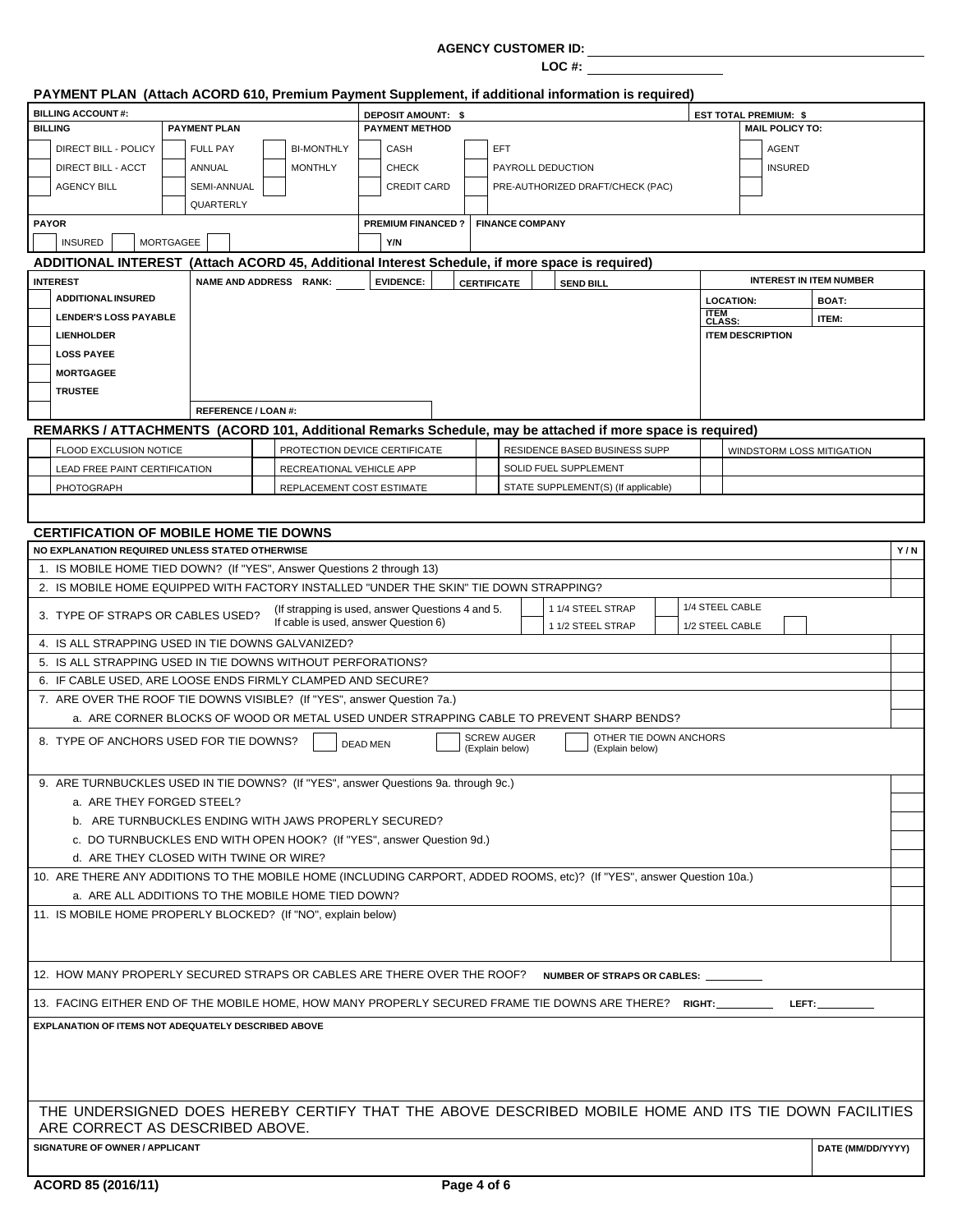## **MINIMUM TIE DOWN REQUIREMENTS**

## 1. NUMBER OF TIE DOWNS

A. EXTENDED COVERAGE ZONES 4 & 5

| Length of Home | Frame Ties and<br>Anchors Per Side | Over Home Ties |
|----------------|------------------------------------|----------------|
| Up to $40'$    |                                    |                |
| 41' to 60'     |                                    |                |
| 61' to 82'     |                                    |                |

B. EXTENDED COVERAGE ZONES 1, 2 & 3

| Length of Home | Frame Ties and<br>Anchors Per Side | Over Home Ties |
|----------------|------------------------------------|----------------|
| Up to $40'$    |                                    |                |
| 41' to 60'     |                                    |                |
| 61' to 82'     |                                    |                |

C. Multiple-wide mobile homes shall have diagonal ties and anchors as required above for single-wide mobile homes. No over-the-roof ties shall be required.

#### 2. ANCHOR

A minimum anchor is an auger (steel screw) at least 6 inches in diameter on a rod that allows the auger to penetrate at least 4 feet into the ground while leaving the eye or tensioning head exposed.

### 3. CONNECTORS

- Galvanized steel strap -- 1 1/4" X .035" with A. tensioning device.
- B. Galvanized or stainless steel cable -- 3/8" (7X7 7 strands of 7 wires each).
- C. Galvanized aircraft cable 1/4" (7X19 7 strands of 19 wires each).
- D. Cable ends secured by 2 U-bolt clamps.
- E. Steel rods -- 5/8" with ends welded closed.
- F. Turnbuckles -- 1/2" drop forged-closed eyes.
- 4. BLOCKING AND FOOTINGS
	- A. Spaced at 10 ft intervals on both frame rails with end footings no further than 5' from end of home.
	- B. Footings of solid concrete 16" X 16" X 4".
	- C. Blocking of 8" X 8" X 16" celled concrete block with cells placed vertically, topped with solid 4" concrete cap.
	- D. Treated shims for leveling.
	- E. Perimeters of 14' wide and over, must be blocked adjacent to over-the-home ties.



INSTALLATION OF TIE DOWNS DOES NOT ASSURE SAFE OCCUPANCY DURING SEVERE WINDS AND HURRICANES.

## **BINDER**

| pindln                                                                                                      |                        |                                                                                                                                                                         |  |  |  |  |  |  |  |
|-------------------------------------------------------------------------------------------------------------|------------------------|-------------------------------------------------------------------------------------------------------------------------------------------------------------------------|--|--|--|--|--|--|--|
| <b>INSURANCE BINDER</b>                                                                                     |                        | IF THE "BINDER" BOX TO THE LEFT IS COMPLETED, THE FOLLOWING CONDITIONS APPLY:                                                                                           |  |  |  |  |  |  |  |
| <b>EFFECTIVE DATE</b>                                                                                       | <b>EXPIRATION DATE</b> | THIS COMPANY BINDS THE KIND(S) OF INSURANCE STIPULATED ON THIS APPLICATION. THIS<br>INSURANCE IS SUBJECT TO THE TERMS, CONDITIONS AND LIMITATIONS OF THE POLICY(IES) IN |  |  |  |  |  |  |  |
| <b>TIME</b>                                                                                                 | 12:01 AM               | CURRENT USE BY THE COMPANY.                                                                                                                                             |  |  |  |  |  |  |  |
|                                                                                                             | <b>NOON</b>            | THIS BINDER MAY BE CANCELLED BY THE INSURED BY SURRENDER OF THIS BINDER OR BY                                                                                           |  |  |  |  |  |  |  |
| WRITTEN NOTICE TO THE COMPANY STATING WHEN CANCELLATION WILL BE EFFECTIVE.<br><b>COVERAGE IS NOT BOUND</b>  |                        |                                                                                                                                                                         |  |  |  |  |  |  |  |
| THIS BINDER MAY BE CANCELLED BY THE COMPANY BY NOTICE TO THE INSURED IN ACCORDANCE WITH THE POLICY          |                        |                                                                                                                                                                         |  |  |  |  |  |  |  |
| CONDITIONS. THIS BINDER IS CANCELLED WHEN REPLACED BY A POLICY. IF THIS BINDER IS NOT REPLACED BY A POLICY, |                        |                                                                                                                                                                         |  |  |  |  |  |  |  |
| THE COMPANY IS ENTITLED TO CHARGE A PREMIUM FOR THE BINDER ACCORDING TO THE RULES AND RATES IN USE BY THE   |                        |                                                                                                                                                                         |  |  |  |  |  |  |  |
|                                                                                                             |                        | COMPANY. THE QUOTED PREMIUM IS SUBJECT TO VERIFICATION AND ADJUSTMENT, WHEN NECESSARY, BY THE COMPANY.                                                                  |  |  |  |  |  |  |  |
|                                                                                                             |                        | APPLICABLE IN ARIZONA: Binders are effective for no more than 90 days. APPLICABLE IN COLORADO: The insurer has thirty (30)                                              |  |  |  |  |  |  |  |
|                                                                                                             |                        | business days, commencing from the effective date of coverage, to evaluate the issuance of the insurance policy. APPLICABLE IN                                          |  |  |  |  |  |  |  |
|                                                                                                             |                        | MARYLAND: The insurer has 45 business days, commencing from the effective date of coverage, to confirm eligibility for coverage under                                   |  |  |  |  |  |  |  |
|                                                                                                             |                        | the insurance policy. APPLICABLE IN MICHIGAN: The policy may be cancelled at any time at the request of the insured. APPLICABLE IN                                      |  |  |  |  |  |  |  |
|                                                                                                             |                        | MONTANA: No binder shall be valid beyond the issuance of the policy with respect to which it was given or beyond 90 days from its                                       |  |  |  |  |  |  |  |
|                                                                                                             |                        | effective date, whichever period is the shorter. If the policy has not been issued, a binder may be extended or renewed beyond such 90                                  |  |  |  |  |  |  |  |
|                                                                                                             |                        | days with the written approval of the insurer. APPLICABLE IN OKLAHOMA: All policies shall expire at 12:01 AM standard time on the                                       |  |  |  |  |  |  |  |
|                                                                                                             |                        | expiration date stated in the policy. APPLICABLE IN OREGON: Binders are effective for no more than ninety (90) days. A binder extension                                 |  |  |  |  |  |  |  |
|                                                                                                             |                        | or renewal beyond such 90 days would require the written approval by the Director of the Department of Consumer and Business Services.                                  |  |  |  |  |  |  |  |

Over Home ties buffered at corner if home does not include built-in strap.

 $\overline{\phantom{a}}$